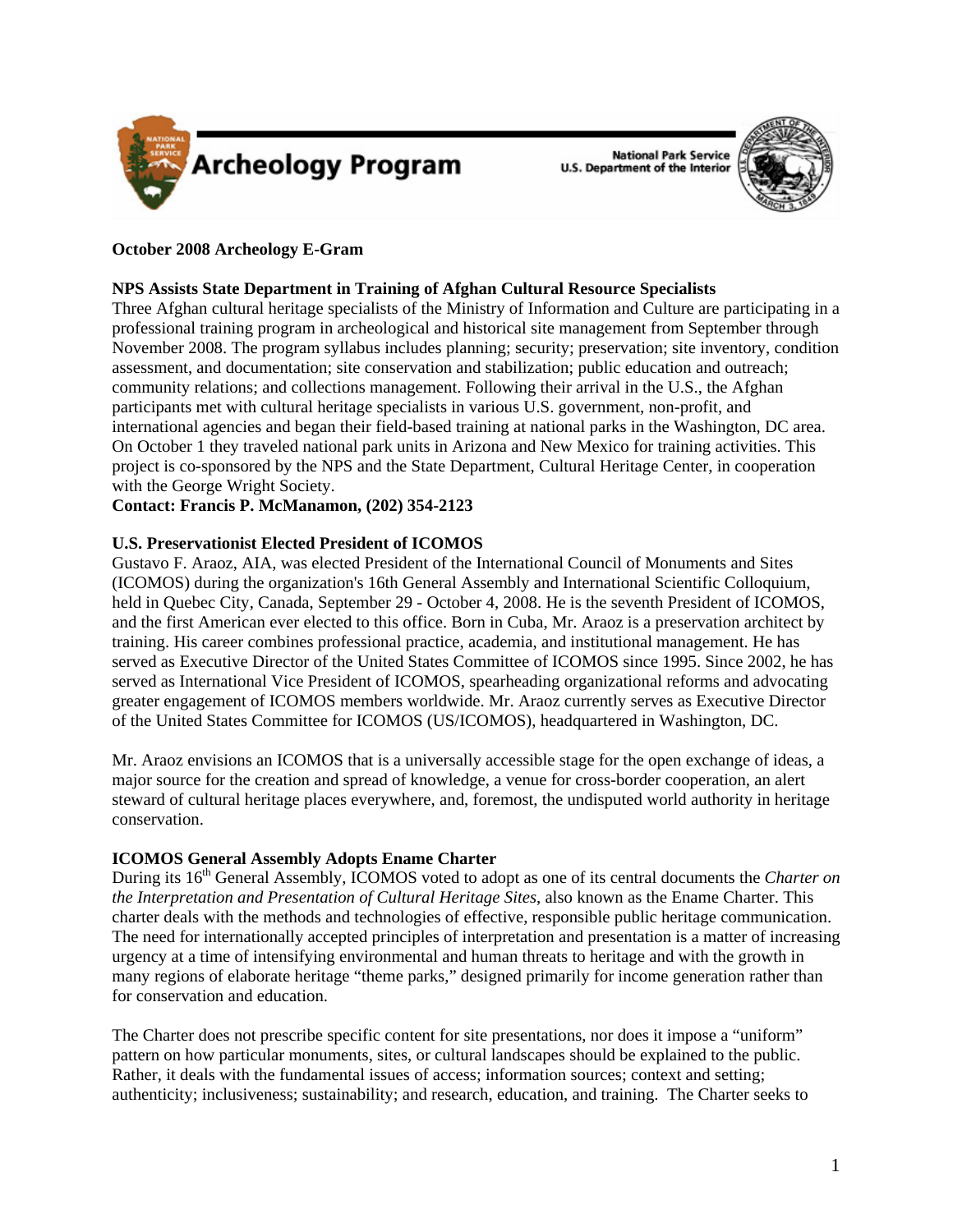ensure that these issues are considered and incorporated into public communication with all heritage stakeholders, including tourists, local and associated communities, and local educational systems.

The new Charter represents a consensus by the ICOMOS community on the central principles of the interpretation and presentation of cultural heritage sites. **Contact: FP McManamon (202)354-2123** 

(For more information about the Ename Charter, go the November 2007 Archeology E-gram and read "ICOMOS Committee Approves Ename Charter;" and to the September 2007 E-Gram and read "Draft of ICOMOS Interpretation and Presentation Charter Finished.")

#### **NPS Assists in Development of Conservation and Historic Preservation Institute in Iraq**

The U.S. will assist Iraq to reestablish a professional workforce and capacity to care for the archeological and historical objects, sites, and structures in Iraq. A Conservation and Historic Preservation Institute will be established in Erbil, Iraq, and operate under the guidance of the Walters Art Museum, the Winterthur Conservation Program, the University of Delaware, the NPS, and the Iraq State Board of Antiquities and Heritage (SBAH). The goal of the partnership is to enhance the capabilities of the SBAH.

With funding from the Department of State and private sources, the NPS will provide technical assistance in developing curriculum related to activities and programs for archeological sites and historic structures. Topics to be covered include archeological and historical resource management and planning; site protection and security; resource identification, evaluation, documentation, and collections curation; site and architectural conservation and stabilization; and site and architectural interpretation, public outreach, and heritage tourism.

Courses will include theoretical, methodological, and historical topics as well as "hands-on" site and structure investigation, documentation, and conservation activities. NPS experts are expected to be among the instructors for individual courses. Depending on the topic and available facilities and resources, courses will range in length from a few weeks to several months.

The position of archeology and historic preservation project coordinator who will work closely with the NPS on the development of this curriculum has been advertised on the SAA website (<www.saa.org/careers/job-listing.html#chp2>). The cooperating organizations hope that courses can begin as soon as local facilities in Erbil are available, key staff are hired, and potential professional trainees are identified.

#### **NPS Initiates Survey of Historic Property Inventories**

The NPS National Historic Landmarks and National Register Programs have initiated a survey of historic property inventory systems. The survey is an initial step addressing the Preserve America recommendation to develop a comprehensive and more readily accessible nationwide inventory of historic properties. State, Federal, and Tribal Historic Preservation Officers responded to the National Historic Property Inventory Initiative Survey to assess the various practices, capacities, and needs of the existing historic property data bases. The results of the survey and follow-up investigations will summarize the state of our various databases and will highlight those areas in which funding and other support might be directed to improve and upgrade current database capacities. The results of the survey and recommendations will be available in early 2009. **Contact: Paul Loether, 202-354-2003** 

#### **NPS Regional Survey Plans Online**

NPS regional plans provide overviews of archeological inventory needs in national parks across the U.S. and in U.S. territories and possessions. Plans are now online at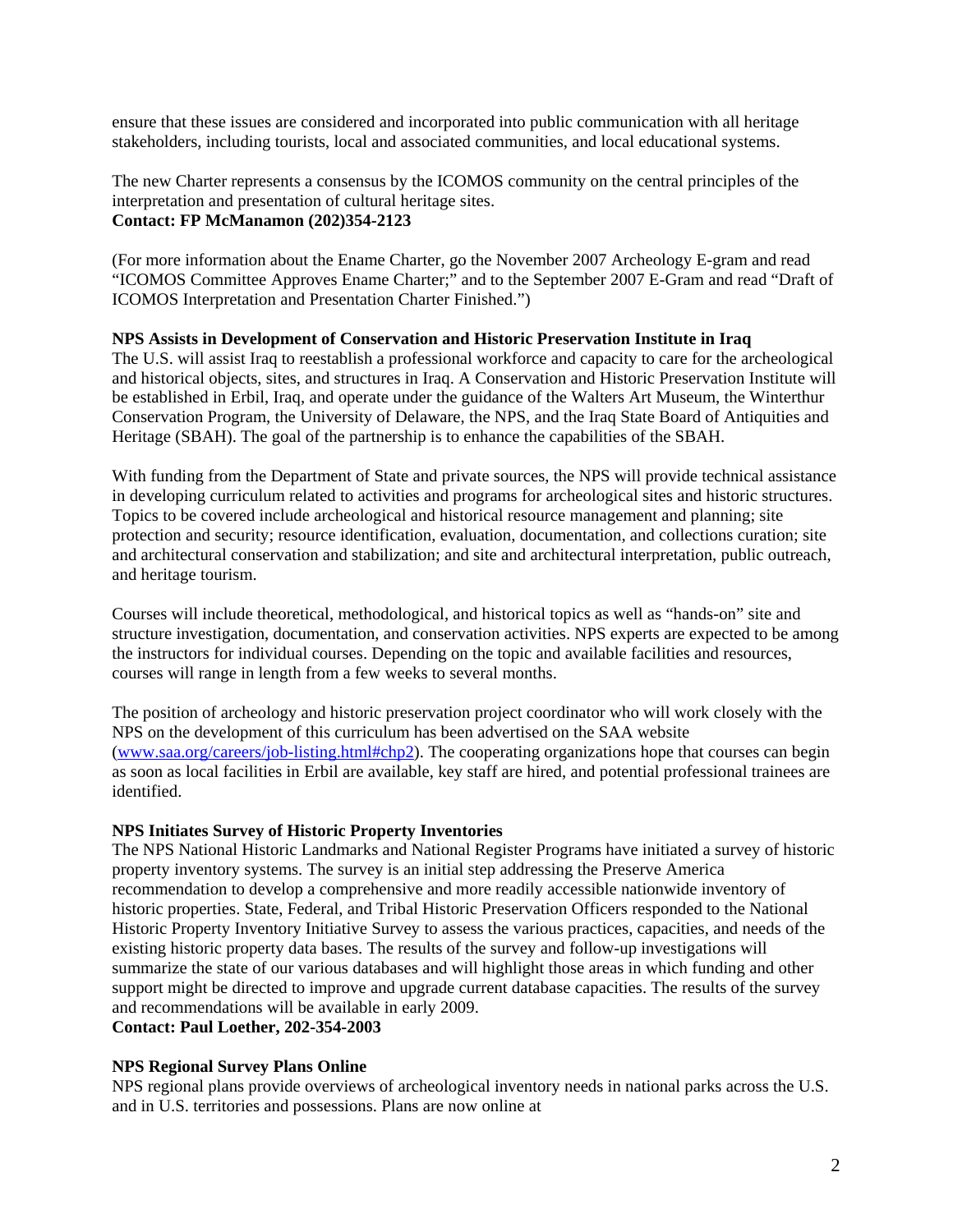<www.nps.gov/archeology/sites/discovery1.htm#links>for all seven regions: Alaska, Intermountain, Midwest, National Capital, Northeast, Pacific West, and Southeast. Some plans cover all parks in the region while others cover clusters of parks in the region.

## **U.S. Ratifies Treaty to Protect Cultural Property in Time of War**

The U.S. Senate voted to ratify the *1954 Hague Convention for the Protection of Cultural Property in the Event of Armed Conflict*. This international convention regulates the conduct of nations during war and military occupation in order to assure the protection of cultural sites, and monuments and repositories, including museums, libraries, and archives. Written in the wake of the widespread cultural devastation perpetrated by Nazi Germany during World War II, and modeled on instructions given by General Eisenhower to aid in the preservation of Europe's cultural legacy, the Hague Convention is the oldest international agreement to address exclusively cultural heritage preservation. The U.S. now joins 121 other nations as a party to this treaty. By taking this significant step, the U.S. demonstrates its commitment to the preservation of the world's cultural, artistic, religious, and historic legacy.

Although the United States signed the Convention soon after its creation, the Pentagon objected to ratification because of increasing Cold War tensions. Only with the collapse of the Soviet Union did the U.S. military withdraw its objections, and President Clinton transmitted it to the Senate in 1999. The public attention given to the looting of the Iraq Museum in Baghdad and the looting of archaeological sites in southern Iraq during the ensuing years, revived interest in the Convention, and the Senate finally voted to give its advice and consent to ratification on September 25, 2008.

#### **Convention on the Protection of Underwater Cultural Heritage to Go into Effect**

Barbados accepted the *2001 UNESCO Convention on the Protection of the Underwater Cultural Heritage* on October 2, 2008. This is the  $20<sup>th</sup>$  instrument deposited by a State to join the Convention. According to its Article 27, the Convention enters therefore into force on January 2, 2009 for the States that have ratified. Looting of underwater cultural heritage and the destruction of its context are increasing rapidly and threaten to deprive humanity of this heritage. The waves have protected shipwrecks and ruins for centuries, but improvements in diving technology have made them more accessible and therefore increasingly vulnerable. The pillaging and dispersion of archaeological heritage is no longer restricted to land-based sites with treasure hunting now taking place under water. Nevertheless, while many States have heightened the preservation of their heritage on land, most of their underwater cultural heritage remains unprotected. *The UNESCO Convention on the Protection of the Underwater Cultural Heritage,* intends to enable States to better protect their underwater heritage.

For more information, go to http://portal.unesco.org/culture/en/ev.php-[URL\\_ID=34945&URL\\_DO=DO\\_TOPIC&URL\\_SECTION=201.html](http://portal.unesco.org/culture/en/ev.php-URL_ID=34945&URL_DO=DO_TOPIC&URL_SECTION=201.html)

## **Larry Van Horn Retires**

Larry Van Horn, NPS cultural anthropologist, has after more than 30 years with Denver Service Center. Over those years, he has held different but related positions as an ethno-historian, cultural anthropologist, and cultural resource specialist. Larry's anthropological work includes ethnographic assessments with Miwok, Ohlone, and Pomo American Indian tribes in relation to the Presidio of San Francisco; with Shoshone and Paiute tribes of the Owens Valley, California with regard to Manzanar NHS; with African American sharecroppers in Louisiana for Cane River Creole NHP; and with Miccosukee Indians along the Tamiami Trail. He received an award of excellence in 1992 for his work on *Wounded Knee, South Dakota, Special Resource Study.*

In 2007, Larry received the Omer C. Stewart Memorial Award of the High Plains Society for Applied Anthropology "in recognition of exemplary achievement" for his work as an anthropologist in the National Park Service and for his editorship of two terms (six years) of *The Applied Anthropologist.*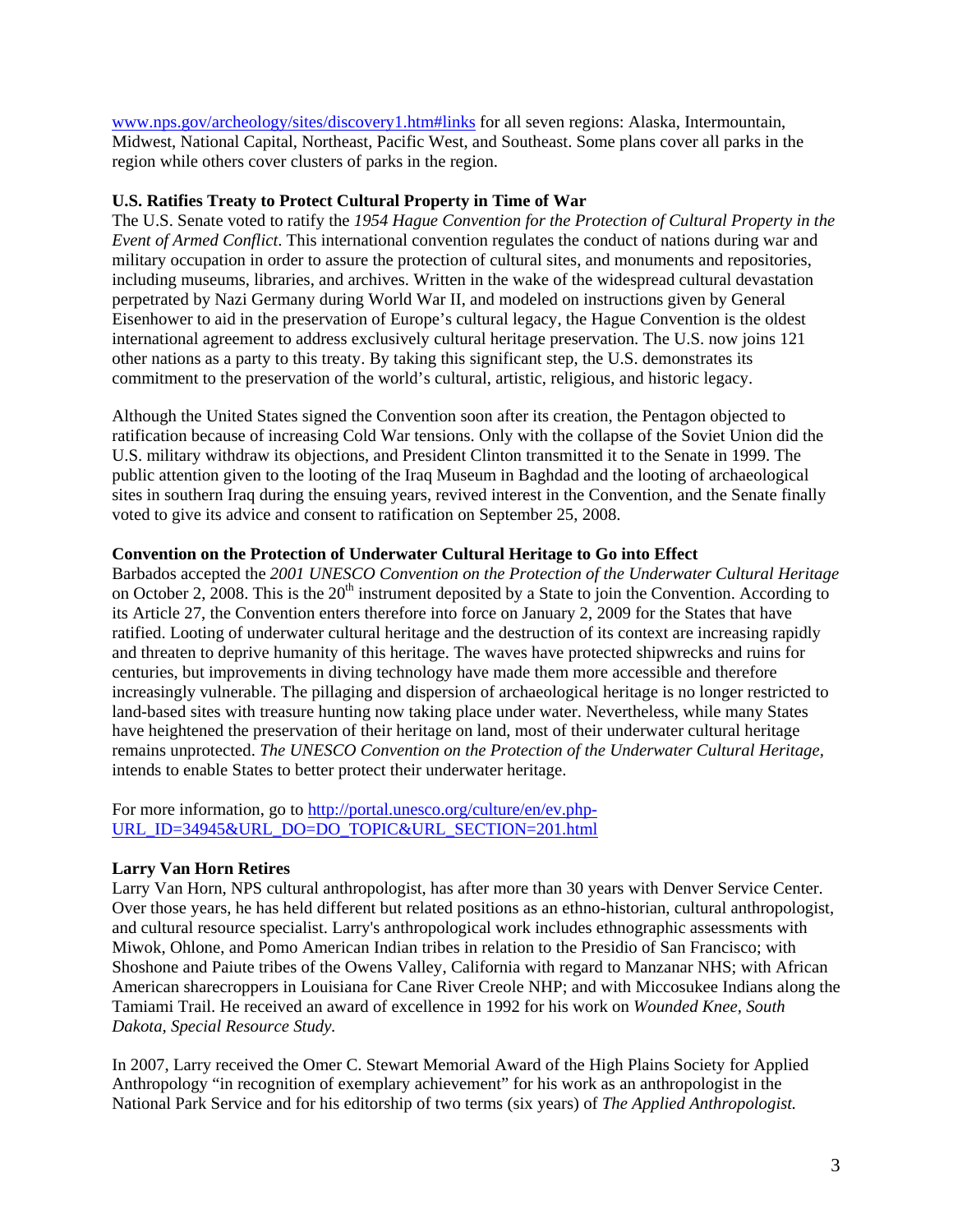Larry's friends and colleagues wish him all the best in his retirement.

## **Proposals sought for Park NAGPRA Internship Program**

The Park NAGPRA program is soliciting project proposals for its 2009 internship program. Park NAGPRA internships provide opportunities for students to work in parks, centers, and offices nationwide on projects related to the Native American Graves Protection and Repatriation Act (NAGPRA). Interns help manage the treatment and repatriation of Native American human remains, funerary objects, sacred objects, and objects of cultural patrimony as defined under NAGPRA. Projects may include working with archeological and ethnographic collections, assisting with consultation meetings, assisting with repatriations, or administrative tasks. Any NPS unit with NAGPRA needs may submit an internship project proposal.

## **Contact: Mary S. Carroll (303) 969-2300**

#### **New Archeological Resource Protection Training Offered by FLETC**

The Federal Law Enforcement Training Center is offering a new program entitled Investigation of Complex Archeological Resource Crimes-901 (ICARC-901). This training will provide the experienced officer/agent with the knowledge and skills necessary to develop and manage more complex archeological resource crimes. Some of the program topics to be covered include Principles of Undercover Operations, Developing/Utilizing Sources of Information, Interviewing, Writing ARPA Search Warrants, Financial Aspects of Criminal Investigations, Forensics, Body Wires and Video Recorders, GPS tracking Operations, and Writing Investigative Plans. The program is 40+ hours of instruction, plus pre-course work. Students should be highly motivated and expect instruction to run into the evening hours. The target audience is journeyman officers with experience in archeological resource investigations and special agents seeking to expand their investigative abilities.

Dates for the class: January 26-30, 2009. The estimated cost of the course is \$1,300.00 which includes meals, lodging, miscellaneous costs, and tuition.

**Contact: FLETC Senior Instructor Charles Louke, (912) 280-5188.** 

#### **Grants under \$10,000 from the National Park Foundation**

Do you have an archeological project in your park that you just can't get off the ground? Have you thought about applying for a grant under \$10,000 from the National Park Foundation? The mission of the National Park Foundation is to strengthen the enduring connection between the American people and their national parks. The Foundation accomplishes its mission by making strategic grants, creating innovative partnerships, and establishing special funds that enhance the national parks. Working on its own and with partners, the National Park Foundation funds grants and programs that meet priorities and critical needs across our national park system in the areas of youth, community, outreach, conservation, and professional engagement.

The foundation recognizes that sometimes the smallest grants can make the largest differences. Grants under \$10,000 is designed to help parks that need a small amount of additional funding to strengthen the efforts of a local partnership or turn an underfunded and innovative idea into a successful project. Grant applications are reviewed twice annually.

For more information about grants under \$10,000 from the National Park Foundation, go to [www.nps.gov/partnerships/NPF\\_grants\\_and\\_prgs.htm](www.nps.gov/partnerships/NPF_grants_and_prgs.htm).

# **Projects in Parks: Of Adobe, Lime, and Cement: The Preservation History of the San José de Tumacácori Mission Church – Part 2** by Jeremy Moss

The year 2008 marks the centennial of the establishment of Tumacácori National Monument in southern Arizona. The theme of Tumacácori's centennial celebration is "One Hundred Years of Preservation and Stewardship," in recognition of the preservation specialists, archeologists, historians, interpreters, masons,